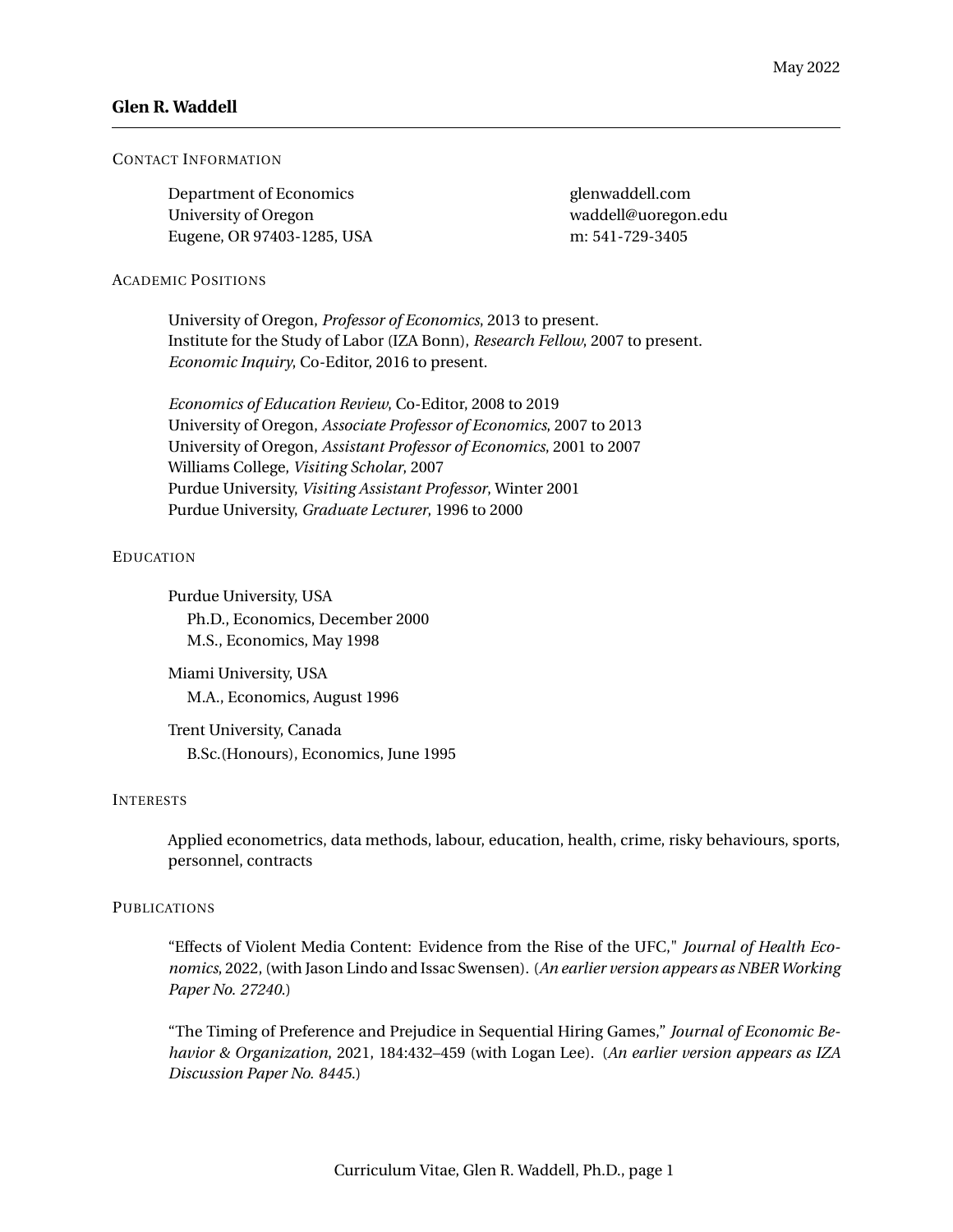"Overlapping Marathons: What Happens to Female Pace when Men Catch Up?" *Southern Economic Journal*, 2019, 82(2):823–838 (with Erica Birk and Logan Lee). (An earlier version appears as IZA Discussion Paper 10184.)

"Performance and Risk Taking Under Threat of Elimination," *Journal of Economic Behavior & Organization*, 2019, 156:41–54 (with Nate Adams). (An earlier version appears as IZA Discussion Paper 10977.)

"Legal Access to Alcohol and Criminality," *Journal of Health Economics*, 2018, 57:277–289 (with Benjamin Hansen).

"Can School Sports Reduce Racial Gaps in Truancy and Achievement?" *Economic Inquiry*, 2017, 55(4):1966–1985 (with Harold Cuffe and Wesley Bignell).

"Heaping-Induced Bias in Regression-Discontinuity Designs," *Economic Inquiry*, 2016, 54:268- 293 (with Alan Barreca and Jason Lindo). (Earlier versions appear as *NBER Working Paper 17408* and *IZA Discussion Paper No. 5106*.)

"Alcohol and Student Performance: Estimating the Effect of Legal Access," *Journal of Health Economics*, 2013, 32:22–32 (with Jason Lindo and Isaac Swensen). (Earlier versions appear as *NBER Working Paper 17637* and *IZA Discussion Paper No. 5525*.)

"Are Big-Time Sports a Threat to Student Achievement?" *American Economic Journal: Applied Economics*, 2012, 4(4):254–274 (with Jason Lindo and Isaac Swensen). (An earlier version appears as *NBER Working Paper 17677*.)

"Adolescent Drug Use and the Deterrent Effect of School-Imposed Penalties," *Economics of Education Review*, 2012, 31:961–969. (An earlier version appears as *IZA Discussion Paper No. 5047*.)

"Evidence on the Efficacy of School-Based Incentives for Healthy Living," *Economics of Education Review*, 2012, 31:1028–1036 (with Harold Cuffe, William Harbaugh, Jason Lindo, and Giancarlo Musto). (An earlier version of appears as *NBER Working Paper 17478*.)

"Gender and the Influence of Peer Alcohol Consumption on Adolescent Sexual Activity," *Economic Inquiry*, 2012, 50(1):248–263. (An earlier version appears as IZA Discussion Paper No. 4880.)

"Saving Babies? Revisiting the Effect of Very Low Birth Weight Classification," *Quarterly Journal of Economics*, 2011, 126:2117–2123 (with Alan Barreca, Melanie Guldi, and Jason Lindo).

"Top Management Team Turnover, CEO Succession Type, and Strategic Change," *Journal of Business Research*, 2011, 64:904–910 (with John Barron and Dmitriy Chulkov).

"Do No-Loan Policies Change the Matriculation Patterns of Low-Income Students?" *Economics of Education Review*, 2011, 30(2):203–214 (with Larry Singell). (An earlier version appears as IZA Discussion Paper No. 4362)

"Modeling Retention at a Large Public University: Can At-Risk Students be Identified Early Enough to Treat?" *Research in Higher Education*, 2010, 51:546–572 (with Larry Singell).

"Corruption, Decentralization and Yardstick Competition," *Economics of Governance*, 2010, 11:269– 294 (with Oguzhan Dincer and Christopher Ellis).

"Spacey Parents: Spatial Autoregressive Patterns in Inbound FDI," in S. Brakman and H. Garretsen (eds.), *Foreign Direct Investment and the Multinational Enterprise*, MIT Press, 2008, 173–197 (with Bruce Blonigen, Ronald Davies and Helen Naughton). An earlier version appears as NBER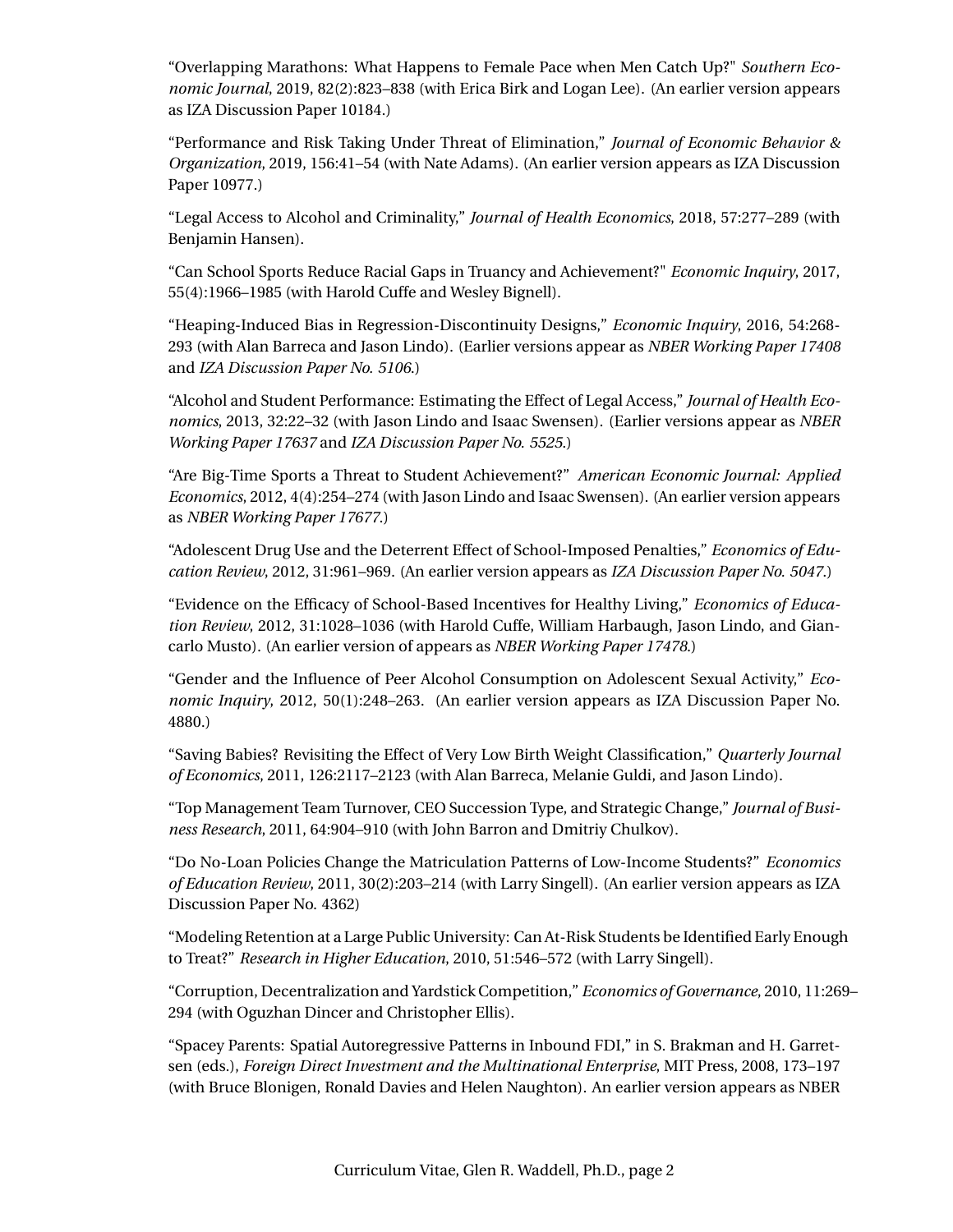Working Paper 11466.

"Work Hard, Not Smart: Stock Options in Executive Compensation," *Journal of Economic Behavior & Organization*, 2008, 66: 767–790 (with John Barron).

"Consumer and Competitor Reactions: Evidence from a Retail-Gasoline Field Experiment," *International Journal of Industrial Organization*, 2008, 26(2): 517–531 (with John Barron and John Umbeck).

"Spatial Competition and the Price of College," *Economic Inquiry*, 2007, 45(4): 817–833 (with Daniel McMillen and Larry Singell).

"Money for Nothing? The Impact of Changes in the Pell Grant Program on Institutional Revenues and the Placement of Needy Students," *Education Finance and Policy*, Summer 2007, 2(3): 228– 261 (with Bradley Curs and Larry Singell).

"FDI in Space: Spatial Autoregressive Relationships in Foreign Direct Investment," *European Economic Review*, July 2007, 51(5): 1303–1325 (with Bruce Blonigen, Ronald Davies and Helen Naughton). An earlier version appears as NBER Working Paper 10939.

"The Pell Program at Thirty Years," in J.C. Smart (ed.), *Higher Education: Handbook of Theory and Research*, Vol. XXII, 281–334. New York: Springer, 2007 (with Bradley Curs and Larry Singell).

"Hope for the Pell? Institutional Effects in the Intersection of Merit-Based and Need-Based Aid," *Southern Economic Journal*, July 2006, 73(1): 79–99 (with Larry Singell and Bradley Curs).

"Labor-Market Consequences of Poor Attitude and Low Self-Esteem in Youth," *Economic Inquiry*, January 2006, 44(1): 69–97.

"Executive Rank, Pay and Project Selection," *Journal of Financial Economics*, February 2003, 67(2): 305–349 (with John Barron).

"The Effects of High School Athletic Participation on Education and Labor Market Outcomes," *The Review of Economics and Statistics*, August 2000, 82(3): 409–421 (with John Barron and Bradley Ewing).

# GRANTS, HONOURS, AWARDS

*Teaching Excellence*, Executive MBA Class of 2015, University of Oregon. *Mortar Board Professor of the Term*, University of Oregon, Winter 2008. *Feldman Faculty Fellowship*, University of Oregon, 2007. *Junior Professorship Development Award*, CAS, University of Oregon, 2002, 2003, 2004, 2005. *Summer Research Award*, CAS, University of Oregon, 2004. *William J. Walsh Fellowship*, University of Oregon, 2002. *New Faculty Award*, Office of Research and Sponsored Programs, University of Oregon, 2002. *Reinhold Foundation Award*, University of Oregon, 2001. *Certificate of Recognition for Teaching Excellence*, Krannert School of Management, Purdue University, 2000. *Walter Adams Award*, Graduate Student Invited Paper Session of Omicron Delta Epsilon and the American Economic Association, 2000. *Robert W. Johnson Award for Distinguished Research Proposal*, 1999. *Purdue Research Foundation Dissertation Fellowship*, Purdue University, 1999. *Certificate of Recognition for Teaching Excellence*, Krannert School of Management, Purdue University, 1998. *Charles S. Davis Award for Excellence in Graduate Study*, Richard T. Farmer School of Business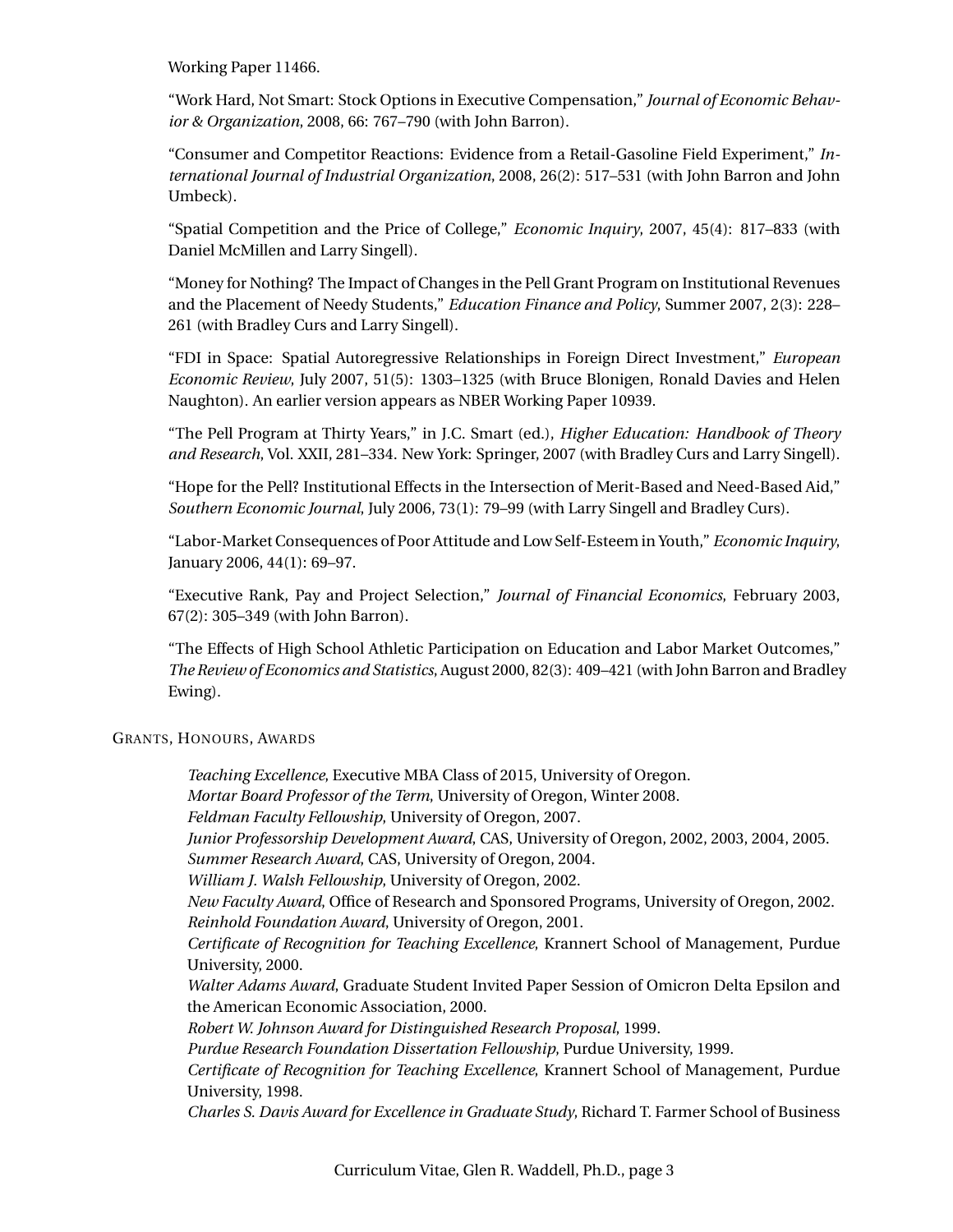# Administration, Miami University, 1996.

# CONFERENCE AND INVITED PRESENTATIONS

### *Conference Participation*

NBER Economics of Education Program Meeting, 29–30 April 2021 NBER Summer Institute – Education, 22–23 July 2020 NBER Economics of Education Program Meeting, 3–4 December 2020 NBER Economics of Education Program Meeting, 14–15 November 2019 Western Economic Association Annual Meeting, 29 June – 3 July 2016, Portland. SOLE/EALE Fourth World Conference, 26–28 June 2015, Montreal. IZA 7th Annual Meeting on the Economics of Risky Behaviors, 14–16 May 2015, Izmir, Turkey. NBER Economics of Education Program Meeting, 13–14 November 2014, Washington. NBER Economics of Education Program Meeting, 14–15 November 2013, Chicago Royal Economics Society, Annual Conference, 26–28 March 2012, Cambridge, England. NBER Education Program Meeting, 10–11 November 2011, Stanford University SOLE 16th Annual Meeting, 29 April – 30 April 2011, Vancouver. NBER Education Program Meeting, 11–12 November 2010, Chicago Western Economic Association Annual Meeting, 29 June – 3 July 2010, Portland. SOLE/EALE Third World Conference, 17–29 June 2010, London IZA Annual Meeting on the Economics of Risky Behaviors, 19–21 March 2010, Atlanta. NBER Higher Education Working Group Meeting, 13 November 2008, Cambridge NBER Education Program Meeting, 14 November 2008, Cambridge NBER Higher Education Working Group Meeting, 2 May 2008, Cambridge NBER Education Program Meeting, 1 May 2007, Cambridge NBER Higher Education Working Group Meeting, 27 April 2007, Cambridge NBER Education Program Meeting, 27 April 2006, Cambridge NBER Higher Education Working Group Meeting, 28 April 2006, Cambridge NBER Higher Education Working Group Meeting, 17 November 2005, Cambridge Southern Economic Association Annual Meeting, 18–20 November 2005, Washington. SOLE/EALE Second World Conference, 17-29 June 2010, San Francisco American Economic Association Annual Meeting, 7–9 January 2005, Philadelphia NBER Higher Education Working Group Meeting, 30 April 2004, Cambridge. American Economic Association Annual Meeting, 3–5 January 2004, San Diego North American Summer Meetings of the Econometric Society, 25–29 June 2003, Chicago. IZA/SOLE Transatlantic Meeting of Labor Economists, 5–8 June 2003, Ammersee, Germany. NBER Corporate Governance Universities' Research Conference, 9–10 May 2003, Cambridge American Economic Association Annual Meeting, 3–5 January 2003, Washington Western Economic Association Annual Meeting, 29 June – 3 July 2002, Seattle. American Economic Association Annual Meeting, 7–9 January 2000, New Orleans Midwest Economic Association Annual Meeting, 17–19 March 2000, Chicago. American Economic Association Annual Meeting, 8–10 January 1999, Boston. Canadian Economics Association Annual Meeting, 27–30 May 1999, Toronto.

# *Invited Seminars*

Miami University, 2019; Montana State University, 2019; University of Hawaii, 2018; Purdue University, 2018; University of Virginia, 2013; University of California – Davis, 2009; University of Aberdeen, 2008; University of Dundee, 2008; University of Edinburgh, 2008; University College – Dublin, 2008; University of Guelph, ONT, 2008; Oregon State University, OR, 2002; University of Toronto, ONT, 2001; SUNY – Buffalo, NY, 2001; University of Guelph, ONT, 2001;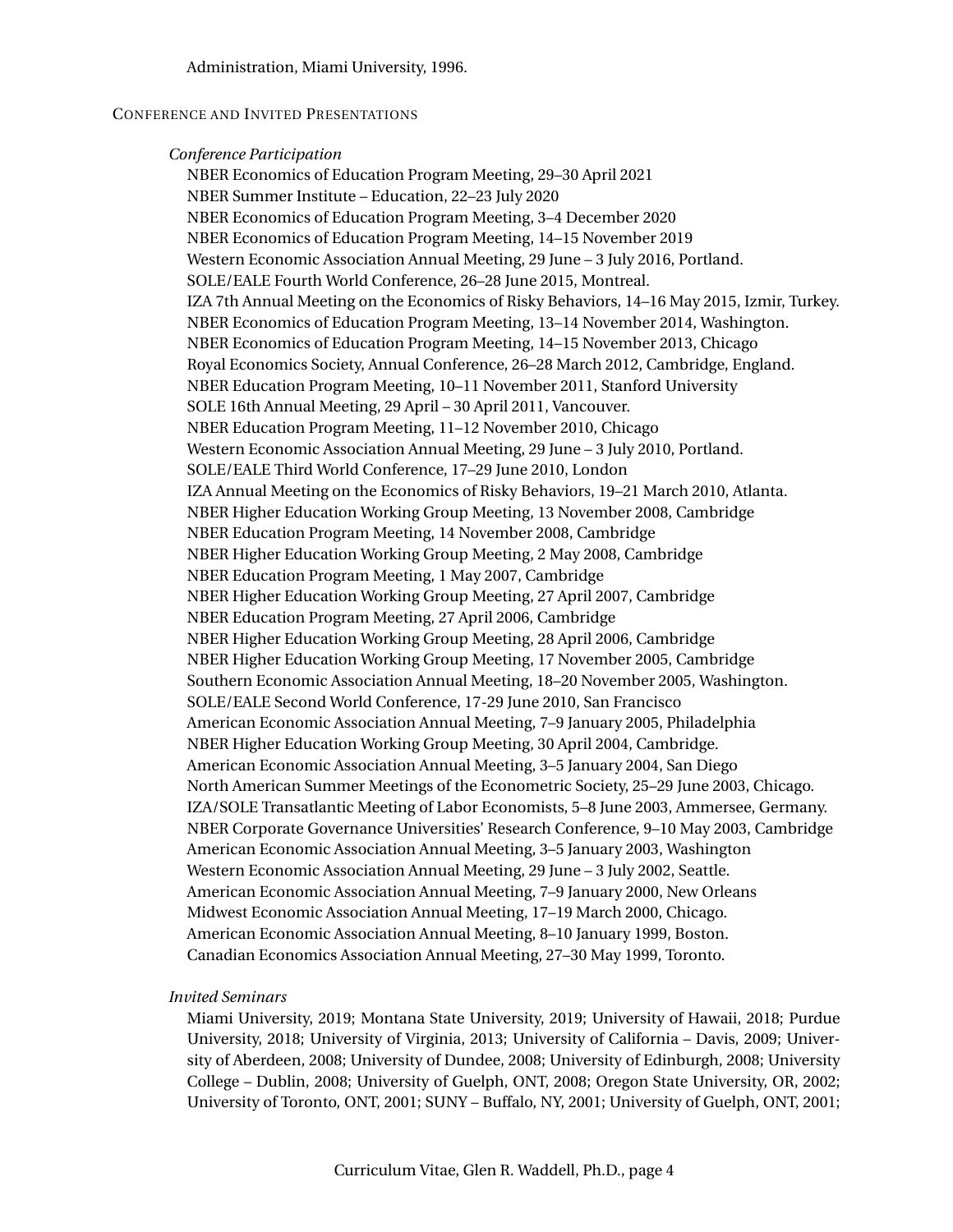University of Waterloo, ONT, 2001; University of Oregon, OR, 2001; Michigan State University, MI, 2001; Miami University, OH, 2000; Baylor University, TX, 2000; Simon Fraser University, BC, 2000; University of Victoria, BC, 2000; University of West Virginia, WV, 2000; École des Hautes Études Commerciales de Montréal, QUE, 1999.

### *Other Invitations*

U.S. Federal Trade Commission, 9 May 2002. Public Conference: Factors That Affect Prices of Refined Petroleum Products – "The Link Between Seller Density, Price Elasticity, and Market Prices in Retail Gasoline Markets."

# OTHER PROFESSIONAL EXPERIENCE

#### *Referee*

*American Economic Review, American Economic Journal – Applied Economics, American Economic Journal –Economic Policy, Australian Economic Papers, Contemporary Economic Policy, Economics of Education Review, Economica, Economic Inquiry, The Economic Journal, Economic Theory, Industrial & Labor Relations Review, International Journal of Industrial Organization, Journal of Economic Psychology, Journal of International Economics, Journal of Health Economics, Journal of Human Resources, Journal of Labor Economics, Journal of Labor Research, Journal of Policy Analysis and Management, Journal of Political Economy, Journal of Population Economics, Journal of Public Economics, National Tax Journal, Regional Science and Urban Economics, Research on Economic Inequality, Review of Industrial Organization, Southern Economic Journal*.

#### *Reviewer*

U.S. Department of Education's Institute of Education Sciences; expert panelist for the What Works Clearinghouse (WWC) Regression-Discontinuity Standards.

Royal Society of New Zealand, Social Sciences and Humanities Research Council of Canada, National Science Foundation.

# *Departmental Service*

Search Committee (2002, 2008, 2009, 2011, 2013, 2016, 2021) Program Review Committee (2021) Ph.D. Program Committee (2003, 2019, 2020, 2021) Data Science Committee (2019, 2020) Graduate Admissions Committee (2015, 2019, 2020) Personnel Committee (2014, 2015, 2019, 2020) Undergraduate Program Committee (2001, 2007, 2017, 2018) Masters/Undergrad Steering Committee (2015) Executive Committee (2010, 2011, 2013) Seminar Coordinator (2006–2013) Computing Committee (2001–2012) Econometrics Curriculum Committee (2008) Committee on Outside Funding (2001–2006) Library Coordinator (2003)

# *Interdisciplinary Service*

Guest lecturer, "MUS 125: Understanding Music," School of Music, University of Oregon (2016). Guest lecturer, "MUS 250: Popular Music in a Global Context," School of Music, University of Oregon (2016).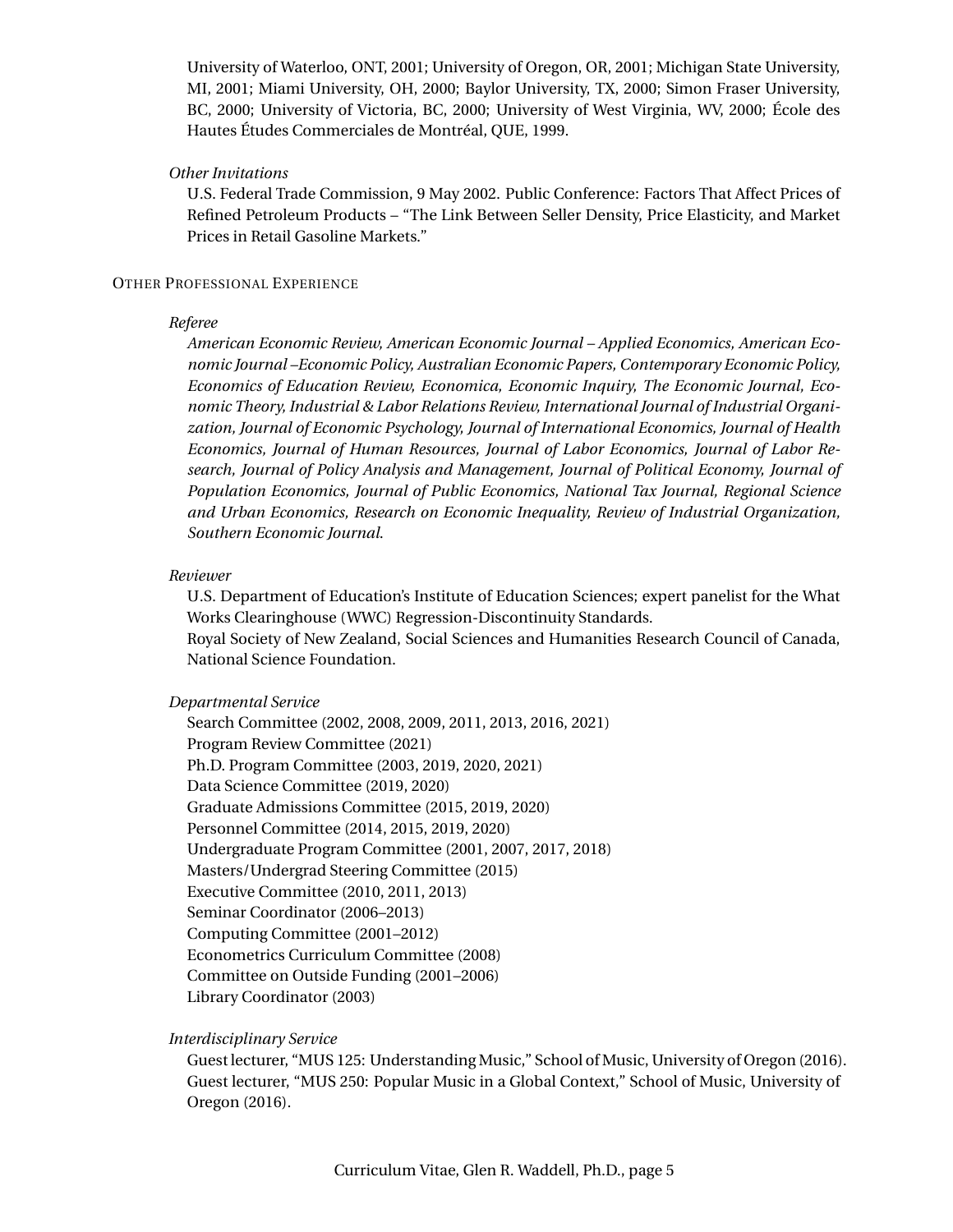Guest lecturer, "LING 399: Systems Thinking," Department of Linguistics, University of Oregon (2011).

Guest lecturer, "MUS 399: Celtic Music," School of Music, University of Oregon (2002, 2006, 2008).

*University Service*

University of Oregon Senate (2010, 2011, 2018, 2019) CAS Curriculum Committee (2015, 2016, 2017) Elected Member, Presidential Intercollegiate Athletics Advisory Committee (2016) Elected Member, Intercollegiate Athletic Committee (2013, 2014) Senate Representative, Intercollegiate Athletic Committee (2011, 2012) Social Science Instructional Lab Committee (2005, 2006, 2007, 2008, 2009, 2010, 2011, 2012) Senate Executive Committee, University of Oregon Senate (2011) Faculty Representative, UO Police Department Oversight Working Group (2011) Faculty Representative, Parking Fee Working Group (2010) Awards and Packaging Committee (2007, 2008, 2009) Tuition and Review Panel (2008) Search Committee, Associate Director of Admissions (2008) Residential Learning Advisory Council (2007) University Scholarships Committee (2005, 2006)

# **TEACHING**

### *Undergraduate*

Principles of Microeconomics (EC201), University of Oregon (students: 300-515) Economics (HC431H), Clark Honors College (students: 19) Data and Decisions (HC431H), Clark Honors College (students: 19) Labor Economics (EC450/550), University of Oregon (students: 70-90) Theory of Industrial Organization (EC460/560), University of Oregon (students: 70-90) Undergraduate Honors Seminar (EC418/419), University of Oregon (students: 20)

## *Graduate*

Managerial Economics (BA715), Oregon Executive MBA (students: 50) Data and Decisions (BA715), Oregon Executive MBA (students: 50) Game Theory (BA715), Oregon Executive MBA (students: 50) PhD Labor Seminar / Contract Theory (EC607), University of Oregon PhD Advanced Micro-Econometrics (EC607), University of Oregon

# STUDENT ADVISING

*Current Ph.D. students*

Robert McDonough (2023 Ph.D., Chair) Andrew Dickinson (2024 Ph.D., Chair) Tami Ren (2024 Ph.D., Chair) Brock Wilson (2024 Ph.D., Chair)

# *Previous Ph.D. students*

Connor Lennon (2022 Ph.D., Co-Chair) – Colaberry Jenni Putz (2022 Ph.D., Chair) – Eastern Michigan University Kyle Raze (2022 Ph.D., Chair) – Equal Employment Opportunity Commission Max Mindock (2020 Ph.D., Chair) – Lewin Group